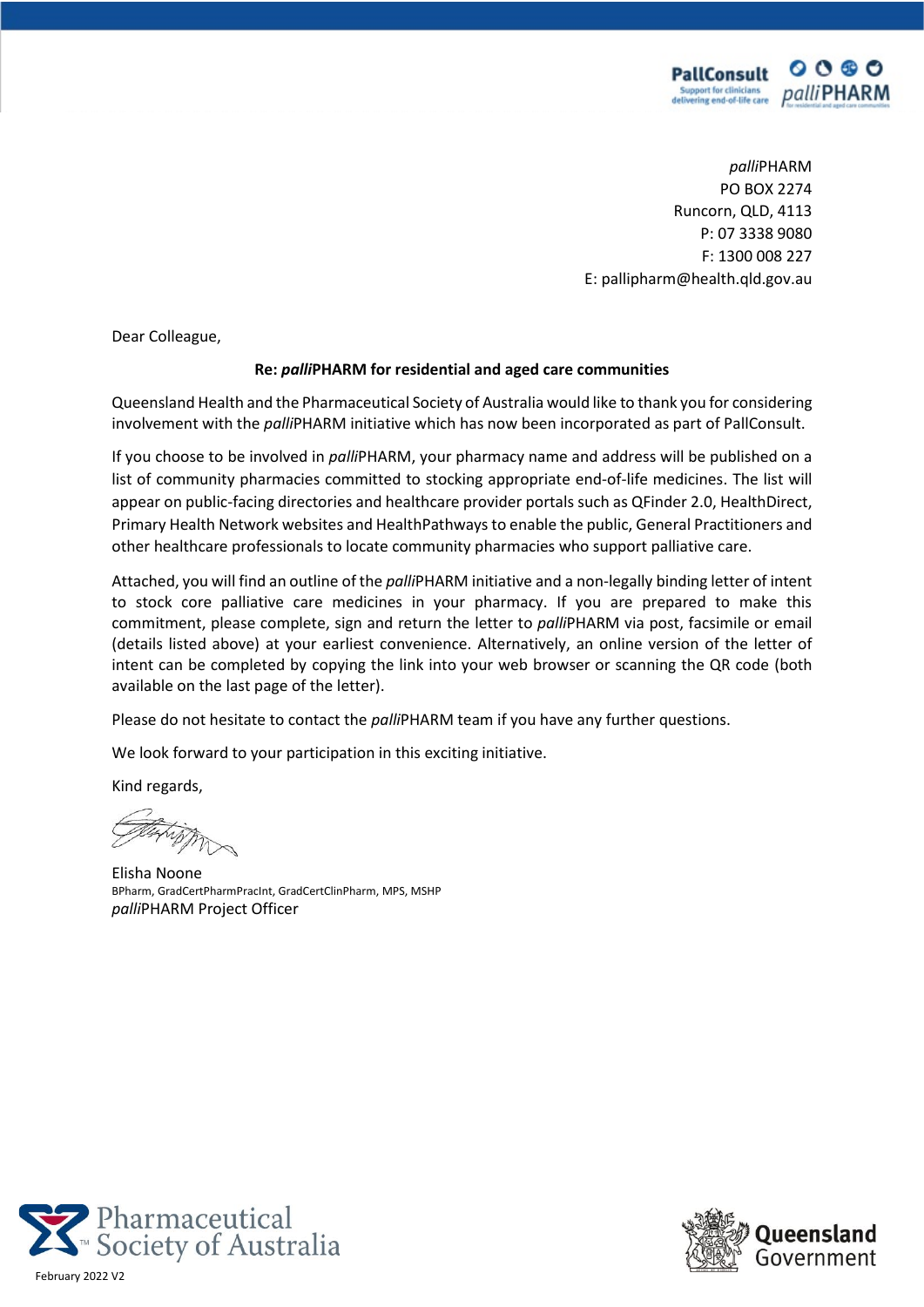

# **Letter of Intent to stock Core Palliative Care Medicines**

#### **Background**

Most people say that, if they had a terminal illness, they would prefer to be cared for at home and to die there if possible.<sup>1</sup> The Queensland Health funded initiatives, '*palli***PHARM for residential and aged care communities'** and **'PallConsult'** supports that preference. Both initiatives have a primary focus on end-of-life care, using enhanced planning and education to ensure timely access to appropriate end-of-life medicines. These mechanisms enable palliative patients to be cared for in their homes for as long as possible.

Queensland Health is collaborating with the Pharmaceutical Society of Australia (PSA), the peak national organisation for pharmacists working in all sectors, to invite all Queensland community pharmacies to participate in this initiative. A key objective of *palli*PHARM is to ensure communitybased palliative patients have timely access to palliative care medicines to relieve suffering associated with emergent end-of-life symptoms.

Queensland Health and PSA recommend community pharmacies in Queensland commit to holding stock of at least one medicine from each of the five medicine categories included in the 'Core Palliative Care Medicines List for Queensland Community Patients' (Table 1).

| <b>Medicine Category</b>                  | <b>Medicines</b>                                                              |                                                                              | <b>Minimum</b><br><b>Quantity to</b> | Indication/(s) for<br>use in terminal                       |
|-------------------------------------------|-------------------------------------------------------------------------------|------------------------------------------------------------------------------|--------------------------------------|-------------------------------------------------------------|
|                                           | <b>First Line</b>                                                             | <b>Second Line</b>                                                           | stock                                | phase patients                                              |
| <b>Analgesic</b><br>(High potency opioid) | Morphine (sulfate or<br>hydrochloride) 10mg/mL<br>and/or 30mg/mL<br>Injection | Fentanyl citrate<br>100µg/2mL Injection<br>Hydromorphone 2mg/mL<br>Injection | 5 ampoules                           | <b>Dyspnoea</b><br>Pain                                     |
| <b>Anticholinergic</b>                    | Hyoscine butylbromide<br>20mg/mL Injection                                    |                                                                              | 5 ampoules                           | <b>Respiratory tract</b><br>secretions                      |
| <b>Antiemetic</b>                         | Metoclopramide<br>10mg/2mL Injection                                          | Haloperidol 5mg/mL<br>Injection                                              | 10 ampoules                          | Nausea, vomiting                                            |
| <b>Antipsychotic</b>                      | Haloperidol 5mg/mL<br>Injection                                               | ٠                                                                            | 10 ampoules                          | Agitation<br>Nausea, vomiting<br><b>Refractory distress</b> |
| <b>Anxiolytic</b>                         | Clonazepam 1mg/mL<br>Injection                                                | Midazolam 5mg/mL<br>Injection                                                | 5 or 10 ampoules                     | Agitation<br><b>Dyspnoea</b><br><b>Refractory distress</b>  |
|                                           | Clonazepam 2.5mg/mL<br>(0.1mg/drop) Oral Liquid                               |                                                                              | 10mL bottle                          | <b>Seizures</b>                                             |

**Table 1:** Core Palliative Care Medicines List for Queensland Community Patients

<sup>1</sup> Palliative Care Australia. *Supporting palliative care patients who choose to die at home*. Available from[: https://palliativecare.org.au/palliative](https://palliativecare.org.au/palliative-matters/supporting-palliative-care-patients-who-choose-to-die-at-home)[matters/supporting-palliative-care-patients-who-choose-to-die-at-home](https://palliativecare.org.au/palliative-matters/supporting-palliative-care-patients-who-choose-to-die-at-home) [Accessed 6 November 2020]



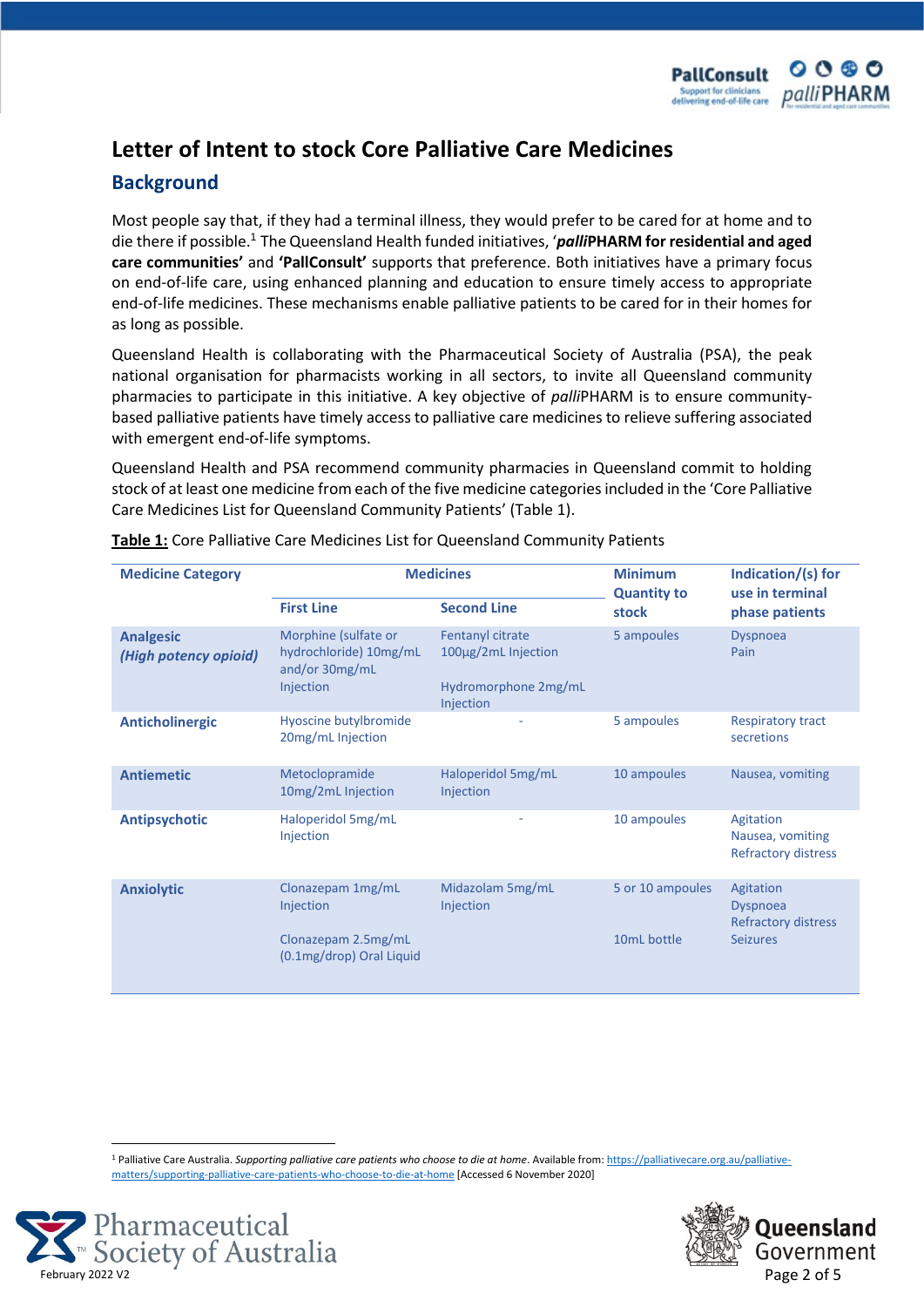The medicines listed can be used to manage symptoms commonly experienced during the terminal phase of a patient's life. The stocking of medicines from the list, together with improve collaboration between healthcare providers, can facilitate timely prescription, dispensing and, ultimately, administration of medicines for end-of-life symptom management.

The 'Core Palliative Care Medicines List for Queensland Community Patients' does not restrict which medicines can be prescribed for individual palliative patients, but is one approach which will allow community pharmacies to anticipate medicines most likely to be prescribed, and allow prescribers to anticipate medicines most likely to be readily available for rapid dispensing in Queensland pharmacies and residential aged care facilities (RACFs).

### **Objectives of the** *palli***PHARM initiative include:**

- 1. Synthesising a Queensland guidance document, based upon consensus best-practice care, that outlines processes to ensure community-based palliative patients receive end-of-life medicines in a timely fashion
- 2. Providing education to healthcare professionals (general practitioners [GPs], pharmacists and nurses) to promote awareness of the need for anticipatory prescribing and dispensing of palliative care medicines, and guidance document processes
- 3. Developing an exemplar organisational policy and procedures document to encourage all Queensland RACFs to establish, and appropriately stock, palliative care medicine imprest systems
- 4. Increasing the number of community pharmacies holding stock of commonly used palliative care medicines
- 5. Increasing the number of RACFs with fit-for-purpose palliative care medicine imprest systems

#### *palli***PHARM Responsibilities**

*palli*PHARM acknowledges that they are responsible for:

- Disseminating the *Anticipatory medicines: Statewide Guideline for Queensland* once finalised to all pharmacists throughout Queensland
- Supporting Queensland pharmacists and pharmacy staff in the provision of palliative care by developing flexible educational resources (CPD-accredited) on anticipatory prescribing and palliative care; and providing access to useful links on a website hosted by the PSA
- Creating sample resources and templates for optional use by community pharmacies that indicate their support for palliative care in the community
- Developing supporting documentation for community pharmacies to engage with RACFs in the safe and effective management of palliative care imprest systems
- Communicating to the public, GPs and other healthcare providers via mechanisms such as Primary Health Networks (PHNs), QFinder 2.0 and other public-facing websites about community pharmacies that commit to holding palliative care medicines
- Providing pharmacists with a 24/7 clinical advice hotline to speak directly to a Specialist

Palliative Care Consultant

Phone: 1300 PALLDR (1300 725 537).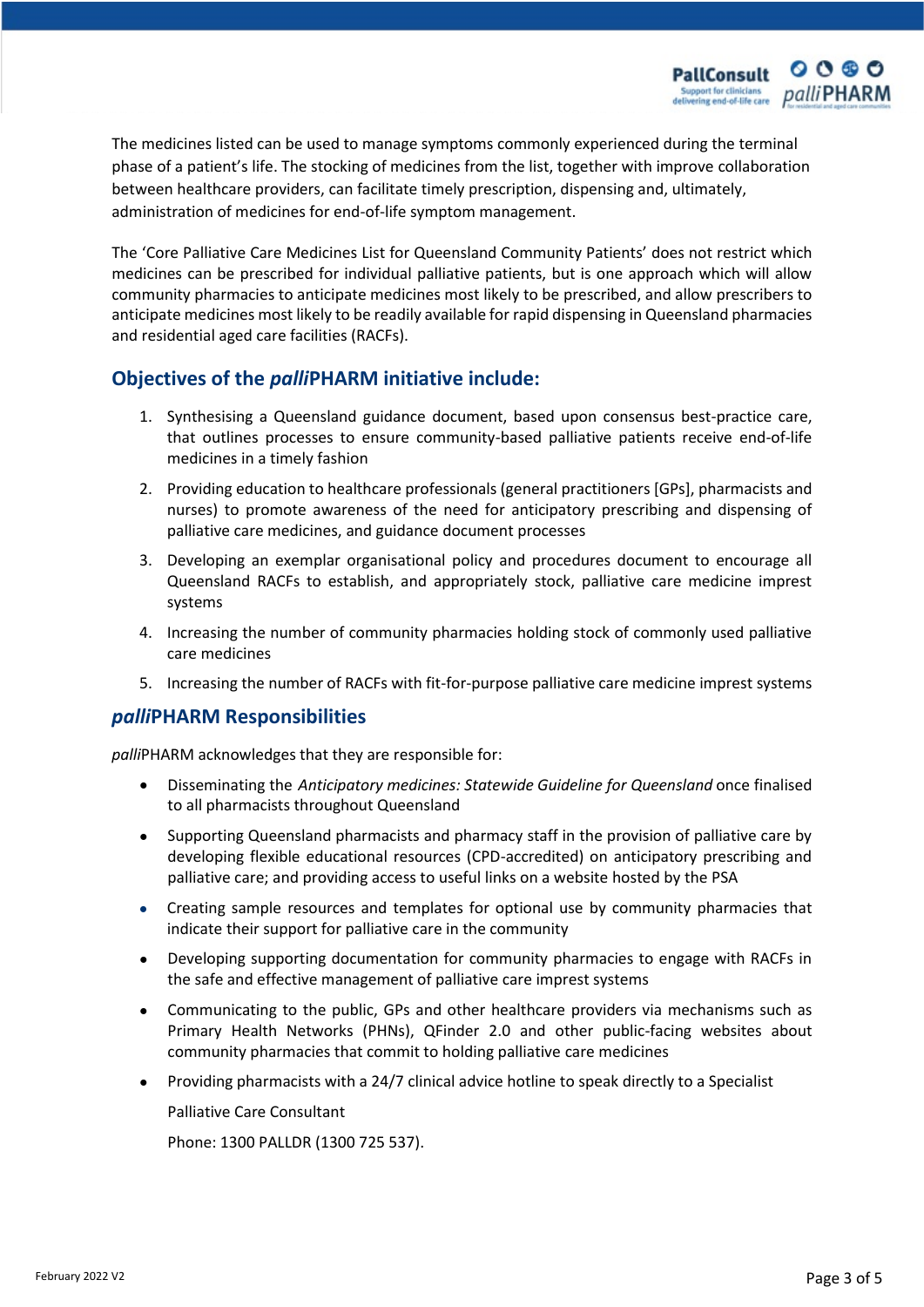### **Community Pharmacy Responsibilities**

To enable the *palli*PHARM initiative to achieve its intended outcomes, community pharmacies will be expected to:

- Engage staff in relevant training including *palli*PHARM workshops or other educational resources hosted on the PSA microsite to improve understanding of palliative care and anticipatory medicines
- Discuss with local prescribers including GPs, nurse practitioners and palliative care networks within the community pharmacy's region, which medicines from the Core Palliative Care Medicines List for Queensland Community Patients should be stocked.
- Commit to stocking at least one medicine from each of the five medicine categories included in the Core Palliative Care Medicines List for Queensland Community Patients.
- Conduct regular stock audits of core palliative care medicines including expiry date checks
- Maintain minimum stock levels of Core Palliative Care Medicines at all times
- Approve having the pharmacy's contact details and hours of operation listed on the local PHN Palliative Care Pathway\* and other public-facing websites

*NB: \*Publication of this information is subject to availability of PHN Palliative Care Pathways within the pharmacy's local PHN*

## **Legal Effect**

• This letter of intent is not a legally-binding document.

### **Funding and Financial Risk**

• Pharmacies will need to commit to stocking the Core Palliative Care Medicines List for Queensland Community Patients. Financial risk to pharmacies is likely to be mitigated through promotion of consistent prescribing of medicines on the core list and supporting more Queenslanders to be cared for and die at home.